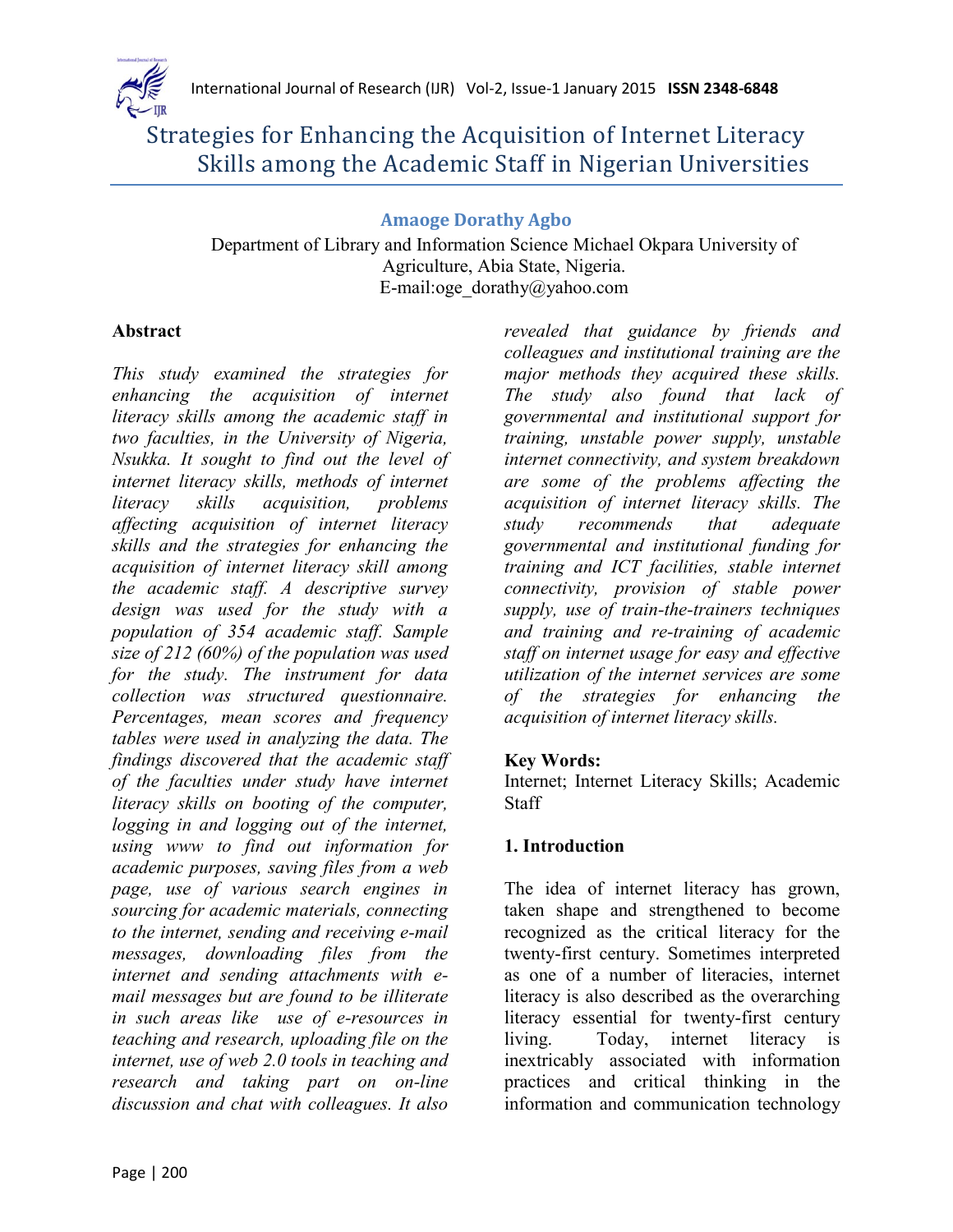

environment (Bruce, 2002). Being internet literate is more than being computer literate or being technologically literate, in the same way that being print literate implies considerably more than just being able to read and write.

Internet literacy according to Benson and Reyman (2009) is a skill that goes beyond technical skills and computer literacy but a skill that involves the understanding of the ways in which people read, write and participate actively in the distributed, collaborative environment of internet in its current form. Internet literacy is a literacy based on network technology in a network environment. It is an essential skill for people to live a successful and productive life in a networked information society. While the universities are bestowed the responsibility of producing highly skilled manpower needed for the development of their home countries, it becomes very critical for the academic staff to acquire internet literacy skills to meet up with the revolutionary society.

By academics staff, we are referring to chosen group of men and women who are gifted either by nature or nurture to devote their lives to the business of unraveling society (Echezona and Ogwu, 2010).They are assigned certain basic functions in the Universities which include:

- To promote inquiry and advance the sum of human knowledge,
- To provide general instructions and guidance to students for further readings
- To live and interact with colleagues and others in academic community
- To make direct contribution towards providing solutions to various practical national problems and

• To develop experts for various branches of the public services (Akrami ,2001) .

In a nutshell, these men are required to encourage the advancement and pursuit of learning in all its branches through study, teaching, research and community services. As people who carry out research and communicate research reports, they need information in varying degrees to satisfy their information needs. The use of internet by the Academic Staff in Nigerian Universities is limitless as it has reduced to the barest minimum the stress and strain they pass through in their bid to source for and retrieve information to meet the challenges of teaching, research and community service thereby making it imperative for them to be internet literate in other to effectively harness the needed resources. Hossein (2000) states that internet access has assisted in facilitating education at length and that the use of the internet not only facilitates research and data management, but also helps in monitoring of achievement through learning outcome. She goes further to say that the internet disseminates information twenty-four hours in a day on current works on world events, discoveries and easy dissemination of information in the  $21<sup>st</sup>$  century and has opened up numerous possibilities for doing resource sharing at local and global levels and information on latest journals, books and discussion can be exchanged directly through the internet.

Although technology promises new ways to promote literacy, educators' reactions to it have been mixed. Some have embraced technology with unbridled enthusiasm while others have held it at arm's length with a healthy skepticism. Yet the growing influence of technology has caused many educators to acknowledge that they need internet skills in other to thrive and compete equitably in this new economy. This work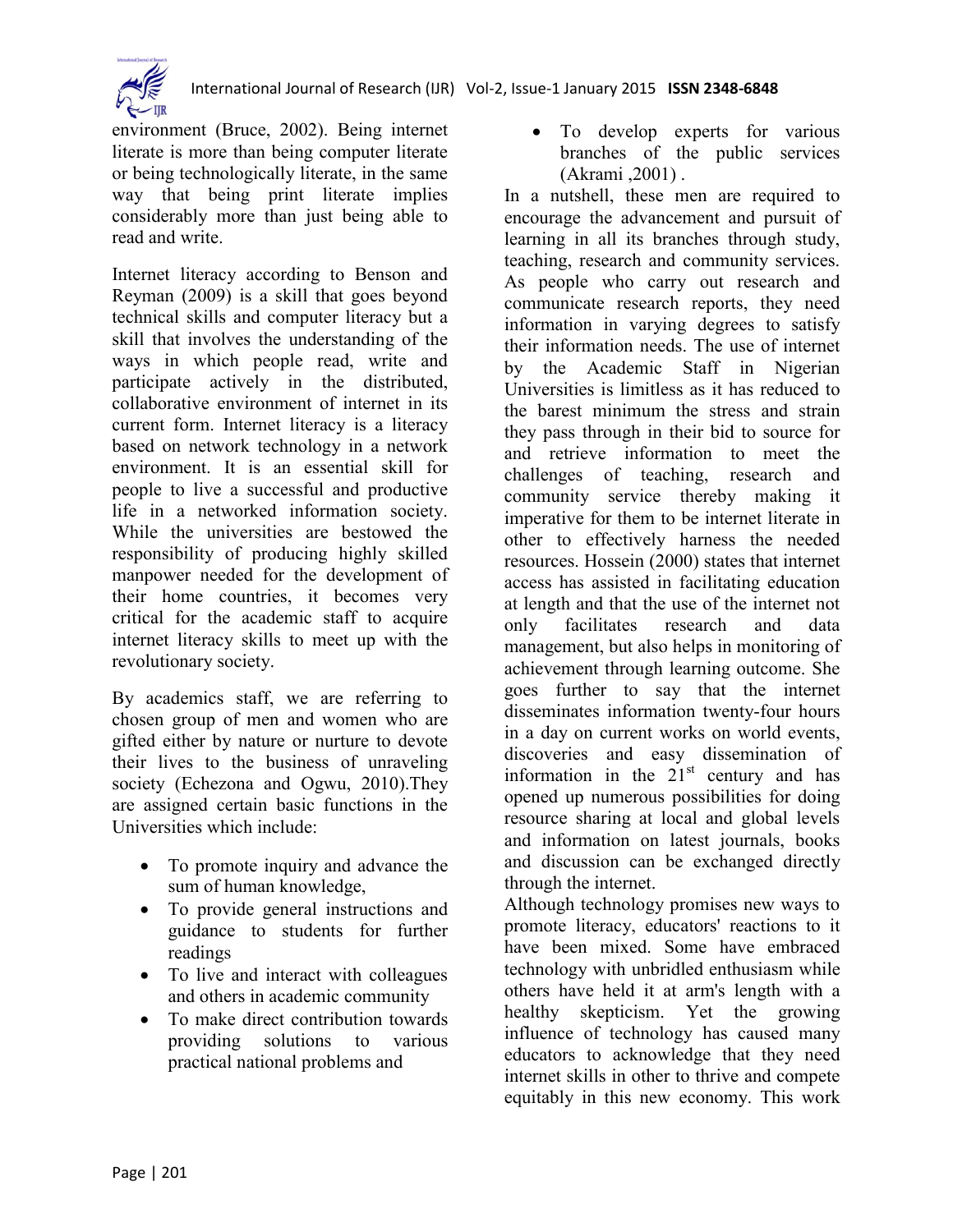

therefore, seeks to examine the strategies for enhancing the acquisition of internet literacy skills among Academic staff in the faculties of Education and Social Sciences in University of Nigeria, Nsukka in recognition of its great impact in the actualization of their academic mission.

## **2. Objective of the Study**

The broad aim of the study is to examine the strategies for enhancing the acquisition of internet literacy skills among the academic staff. The specific objectives are:

- i. To analyze the level of Internet literacy skills possessed by the faculty academic staff of the University of Nigeria, Nsukka.
- ii. To assess the ways faculty academic staff of the University of Nigeria Nsukka acquire these skills.
- iii. To discover the hindrances to the acquisition of internet literacy skills among the faculty academic staff.
- iv. To proffer strategies for enhancing the acquisition of internet literacy skills among the faculty academic staff.

#### **3. Scope and Limitations**

The scope of the study encompasses the Internet literacy skills of academic staff in two faculties in university of Nigeria Nsukka. However the study has following limitations.

(a) The study is limited to university of Nigeria Nsukka.

(b) The study includes only the academic staff of the faculties of education and social s sciences

(c) The study covers only academic staff of these faculties and the study is limited to internet literacy skills.

#### **4. Literature Review**

Internet literacy skills acquisition methods in institutions of learning especially in universities take various forms and periods. Internet skill acquisition method is categorized by Kope (2006) into two broad categories – viz; Formal and Informal methods. He went further to explain that the formal method is when the employee is given an organized training on the internet literacy skills by the institution while informal method is when the employee seeks to acquire the skills through other means ranging from self-teaching, guidance by friends or colleagues or reading ICT materials. Kumar and Kaur (2006) equally stated that internet training of the academic staff might be offered using methods like pre-professional education and continuingeducation. He explains that it could be given in short courses and workshops or at special programmes organized for them. He also expressed the ideas that professional conferences also another method of internet training of the academic staff. In these conferences, the academic staff share opinions and views that will enhance their individual technological development.

Ojedokun and Owolabi (2003) stressed that universities should guard themselves with the required facilities equipment that will aid the academic staff before embarking on the internet training programme. This is because the training equipment facilitates easy learning, easy teaching and quick understanding. Availability of facilities energizes the trainees to learn the skills in addition to his existing knowledge. Kasperek (2003) also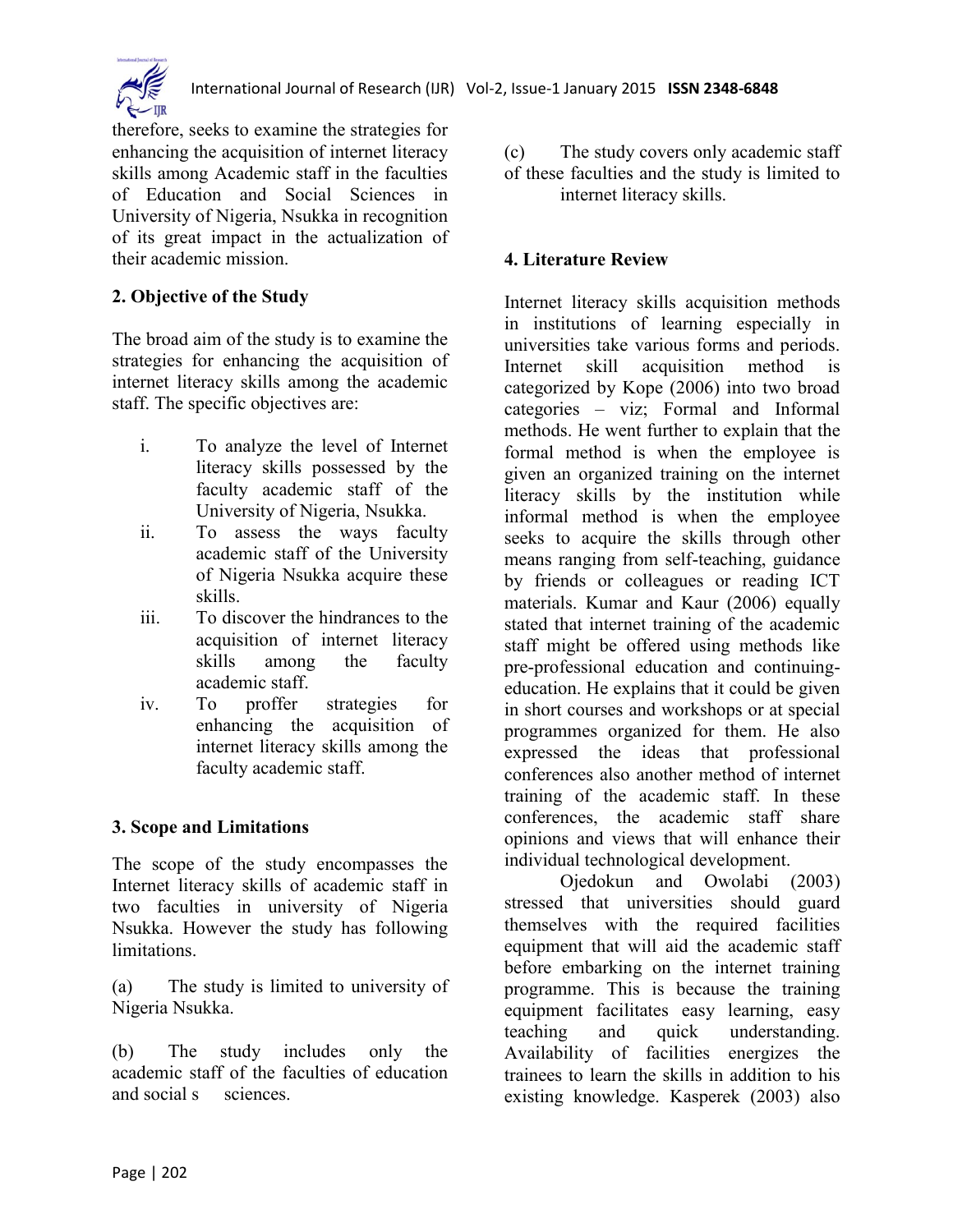

posited that lectures and discussion methods should be adopted in the course of the academic staff internet training. These methods he said are valuable to provide the background information and ideas to the trainees. The trainers explain the logics and protocols of the technology and follow structured discussion so that the trainees can be evaluated on practical and verbal responses.

Jagboro (2003) stipulated that acquisition of internet literacy skills could also be enhanced through the introduction of computerized programmed instructional methods. Woo Park (2009) described this method as flexible and participatory, in that it gives the user more power and more choices. This method is basically one by which the employee teaches or trains

himself. It offers the advantage of reaching a large number of employees with the same instructional content at a relatively low cost with the involvement of a minimum number of training personnel. Osiakwan (2007) also acknowledged these innovations as it makes for possible carrying out of wide range of class-related activities in cyberspace and it is possible to get training anywhere, anytime.

#### **5. Methodology**

A descriptive survey design was used for the study with a population of 354 academic staff. Sample size of 212 (60%) of the population was used for the study. The instrument for data collection was structured questionnaires. Percentages, mean scores and frequency tables were used in analyzing the data.

#### **Analysis of Data**

| <b>POPULATION</b> | NO.<br>OF          | NO.                | N <sub>O</sub>  | $\frac{0}{0}$   |
|-------------------|--------------------|--------------------|-----------------|-----------------|
|                   |                    |                    |                 |                 |
|                   | <b>RESPONDENTS</b> | <b>DISTRIBUTED</b> | <b>RETURNED</b> | <b>RETURNED</b> |
|                   |                    |                    |                 |                 |
|                   |                    |                    |                 |                 |
|                   |                    |                    |                 |                 |
| of<br>Faculty     | 212                | 212                | 204             | 96%             |
| Education<br>&    |                    |                    |                 |                 |
|                   |                    |                    |                 |                 |
| Social Sciences   |                    |                    |                 |                 |
|                   |                    |                    |                 |                 |

**Table 1: Distribution and return rate of the questionnaire**

From the population of 354 academic staff in faculties of Education and Social Sciences, a sample of 212 respondents which represent 60% of the population was chosen using stratified sampling technique.

From the table 1 above, a total number of 204 (96%) out of 212 questionnaires distributed were returned and correctly filled.

| Table 2: Academic Staff response on the level of internet literacy skills |  |  |  |
|---------------------------------------------------------------------------|--|--|--|
|---------------------------------------------------------------------------|--|--|--|

| S/N | <b>ITEMS</b>                                                 | VН  | H   |    | VL | Mean |
|-----|--------------------------------------------------------------|-----|-----|----|----|------|
|     | Logging out the internet                                     | 137 | 65  |    |    | 3.66 |
|     | Booting of computer                                          | 98  | 96  |    |    | 3.41 |
|     | Using www to find information<br>for                         | 80  | 101 | 22 |    | 3.27 |
|     | academic purpose                                             |     |     |    |    |      |
|     | Saving files from a web page                                 | 60  | 121 | 21 |    | 3.17 |
|     | Use of various search engines in sourcing $\vert 62 \rangle$ |     | 102 | 35 |    | 3.08 |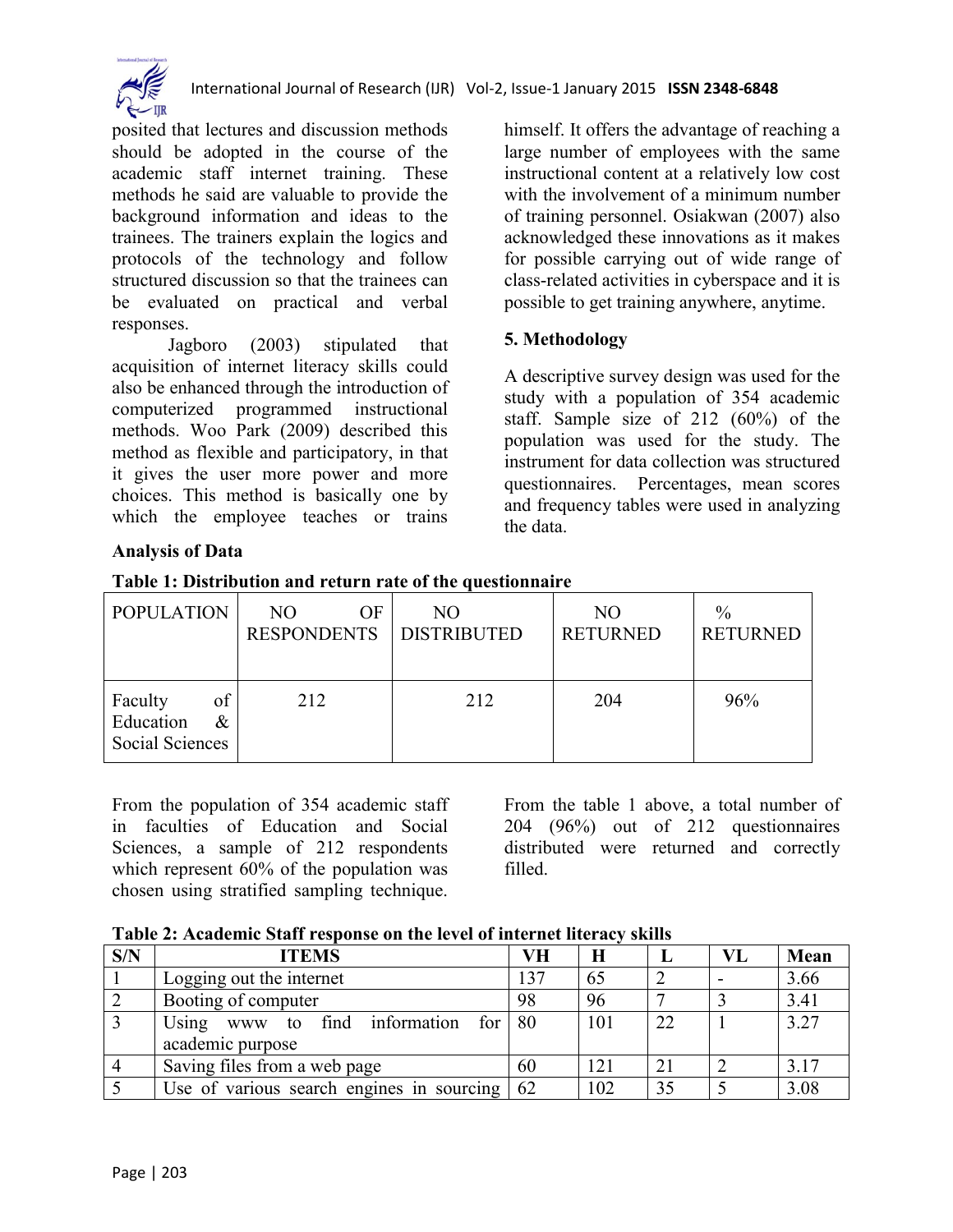

|    | for information materials                                    |    |     |    |             |      |
|----|--------------------------------------------------------------|----|-----|----|-------------|------|
| 6  | Connecting to the internet                                   | 48 | 117 | 34 | 5           | 3.01 |
|    | Sending and receiving e-mail messages                        | 51 | 100 | 41 | 12          | 2.93 |
| 8  | Downloading files from the internet                          | 66 | 74  | 48 | 16          | 2.93 |
| 9  | Sending attachment with e-mail messages                      | 30 | 127 | 42 | $\varsigma$ | 2.89 |
| 10 | Use of e-resources in teaching and research                  | 20 | 68  | 77 | 39          | 2.33 |
| 11 | Uploading files on the internet                              | 27 | 52  | 79 | 46          | 2.29 |
| 12 | Use of web 2.0 tools in teaching and                         | 7  | 20  | 78 | 99          | 1.77 |
|    | research                                                     |    |     |    |             |      |
| 13 | Taking part on on-line discussion and chat $\vert 3 \rangle$ |    | 12  | 85 | 104         | 1.57 |
|    | with colleagues                                              |    |     |    |             |      |

**KEYS: VH:** Very High**, H:** High**, L:** Low**, VL:** Very Low

From the table, it could be discovered that the academic staff are illiterate in such areas like use of e-resources in teaching and research, uploading files on the internet, use of web 2.0 tools in teaching and research and taking part in on-line discussion and chat with colleagues. It is quite amazing and alarming that they are only literate on what could be called the rudimentary aspects of the internet usage but are illiterate in the critical areas that tend to play tremendous roles in improving their academic activities.

| Table 3: Academic Staff response on Method of internet literacy skills acquisition |
|------------------------------------------------------------------------------------|
|------------------------------------------------------------------------------------|

| S/N | <b>ITEMS</b>                                | Frequency | Percentage |
|-----|---------------------------------------------|-----------|------------|
| 14. | Guidance by friends & Colleagues            | 50        | 24.5%      |
| 15. | Institutional training                      | 45        | 22.1%      |
| 16. | Self-teaching                               | 37        | 18.1%      |
| 17. | Formal education                            | 26        | 12.7%      |
| 18. | Attending IT programmes                     | 19        | $9.3\%$    |
| 19. | Attending workshops, seminars & conferences | 15        | 7.4%       |
| 20. | Through learning materials                  | 12        | 5.9%       |
|     | <b>TOTAL</b>                                | 204       | 100        |

It could be deduced from the table that guidance by friends and colleagues and institutional training have the highest frequencies of 50 (24.5%) and 45 (22.1%) which denotes that these are the methods through which greater number of people

acquired their internet literacy skills while the acquisition of the internet literacy skills through learning materials has the lowest frequency of 12 (5.9%) which denotes that only very few people acquired their internet literacy skill through that method.

**Table 4: Academic Staff response on problems that affect the acquisition of internet literacy skills**

| S/N | <b>ITEMS</b>                                       | <b>SA</b> |  | <b>SD</b> | Mean |
|-----|----------------------------------------------------|-----------|--|-----------|------|
|     | Time constraint                                    | 199       |  |           | 3.97 |
| 44. | Unstable power supply                              | 190       |  |           | 3.91 |
|     | Unstable internet connectivity                     | 183       |  |           | 3.84 |
| 24. | institutional<br>governmental<br>∟ack<br>and<br>Ωt | . 78      |  |           | 3.80 |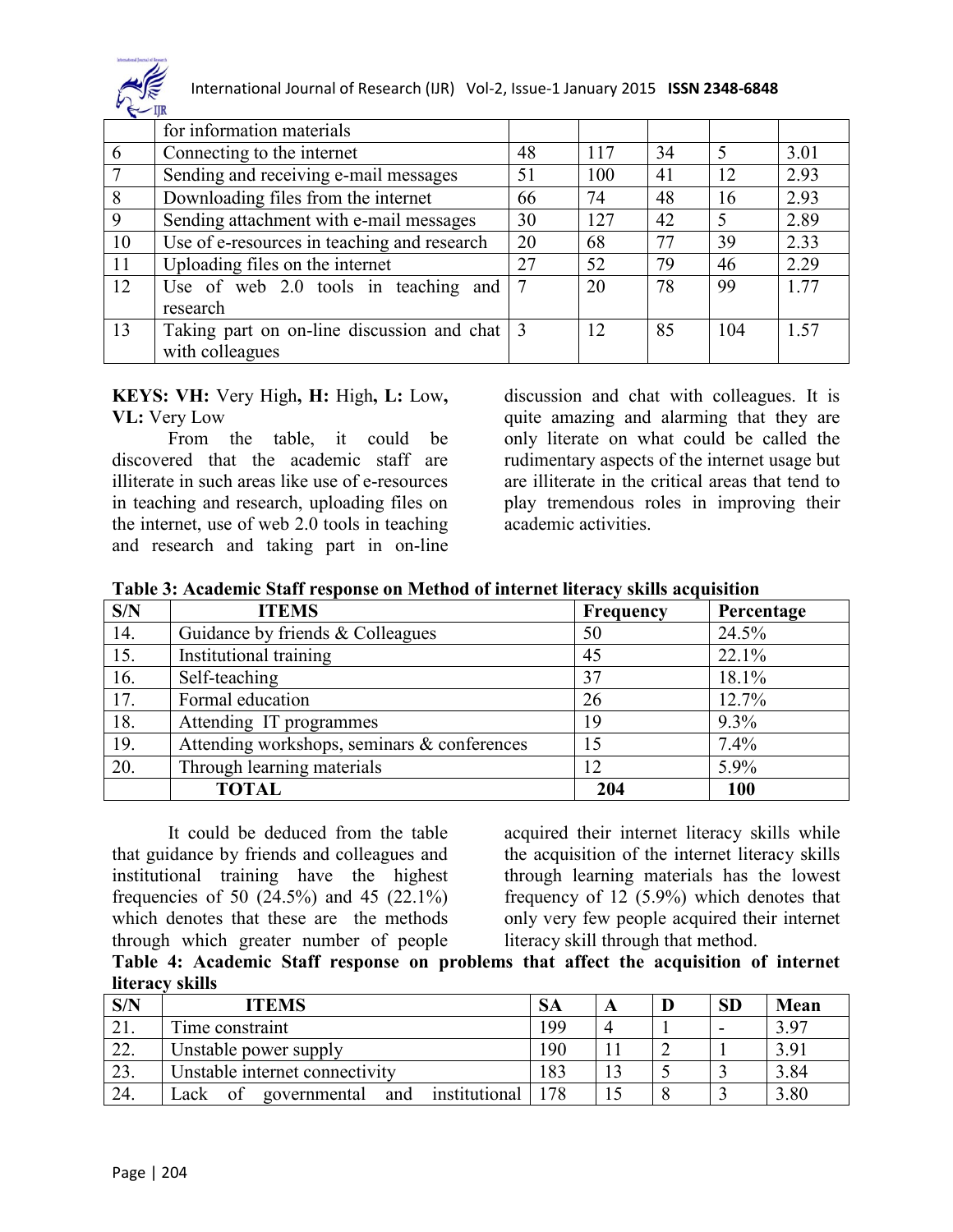

|                       | funding for ICT and training          |                         |                           |    |               |
|-----------------------|---------------------------------------|-------------------------|---------------------------|----|---------------|
| 29.                   | Breakdown of computer system          | $\gamma$                | 108                       |    | 2.86          |
| 26.                   | Lack of personal computer             | 40                      |                           | 62 | רי ה<br>ت ا پ |
| T T T T T T T T T T T | $\sim$<br>$\mathbf{r}$ $\mathbf{r}$ . | $\sim$ $\sim$<br>$\sim$ | $\mathbf{1}$ $\mathbf{R}$ |    |               |

**KEYS: SA –** Strongly Agree; **A –** Agree; **D –** Disagree; **SD –** Strongly Disagree.

Table 7 depicts in descending order a picture of the problems that hinder the acquisition of internet literacy skills amongst the academic staff. The table revealed that time constraint (3.97), unstable power supply (3.91), and unstable internet connectivity (3.84), lack of governmental and

institutional funding for ICT and training (3.80), break-down of computer system (2.86), and lack of personal computer (2.73) are some of the problems faced by the academic staff in the acquisition of internet literacy skills.

**Table 5: Academic Staff response on strategies for improving the acquisition of internet literacy skills**

| S/N | <b>ITEMS</b>                             | <b>SA</b> | A  | D | <b>SD</b> | Mean |
|-----|------------------------------------------|-----------|----|---|-----------|------|
| 20. | Collective advocacy for government       |           |    |   |           |      |
|     | and institutional funding for ICT and    | 199       | 5  |   |           | 3.97 |
|     | training                                 |           |    |   |           |      |
| 21. | Stable internet connectivity             | 194       | 10 |   |           | 3.95 |
| 22. | Provision of stable power supply         | 181       | 23 |   |           | 3.88 |
| 23  | Use of train-the-trainer technique       | 175       | 29 |   |           | 3.85 |
| 24. | Making teaching via ICT compulsory       | 167       | 37 |   |           | 3.81 |
| 25. | Providing ICT facilities to the academic |           |    |   |           |      |
|     | staff                                    | 153       | 51 |   |           | 3.75 |
| 26. | Encouraging self-learning                | 144       | 60 |   |           | 3.70 |
| 27. | Learning through group influence         | 142       | 62 |   |           | 3.69 |
| 28. | Training collaboration with institutions |           |    |   |           |      |
|     | abroad                                   | 128       | 76 |   |           | 3.62 |
| 29. | Creating more training programs          | 127       | 77 |   |           | 3.62 |

Table 4 above shows that all the items listed as strategies for enhancing the acquisition of internet literacy skills amongst the academic staff are necessary for effective acquisition of internet literacy skills. They range from collective advocacy for government and institutional funding for ICT and training, stable internet connectivity, provision of stable power supply, use of train-the-trainer technique, making teaching via ICT compulsory, providing ICT facilities to the academic staff, encouraging self-learning and learning through group influence, training collaboration with institutions abroad to creating more training programs.

#### **6. Findings**

The study has presented findings on strategies for enhancing the acquisition of internet literacy skills among faculty academic staff in university of Nigeria Nsukka. Findings revealed that the academic staff have low level of internet literacy as the survey indicated that they rated low on proficiency of higher internet applications. The survey also found out that guidance by friends and colleagues and institutional training are the two major ways the academic staff acquired their internet literacy skills as they rated 24.5% and 22.1% respectively. All the academic staff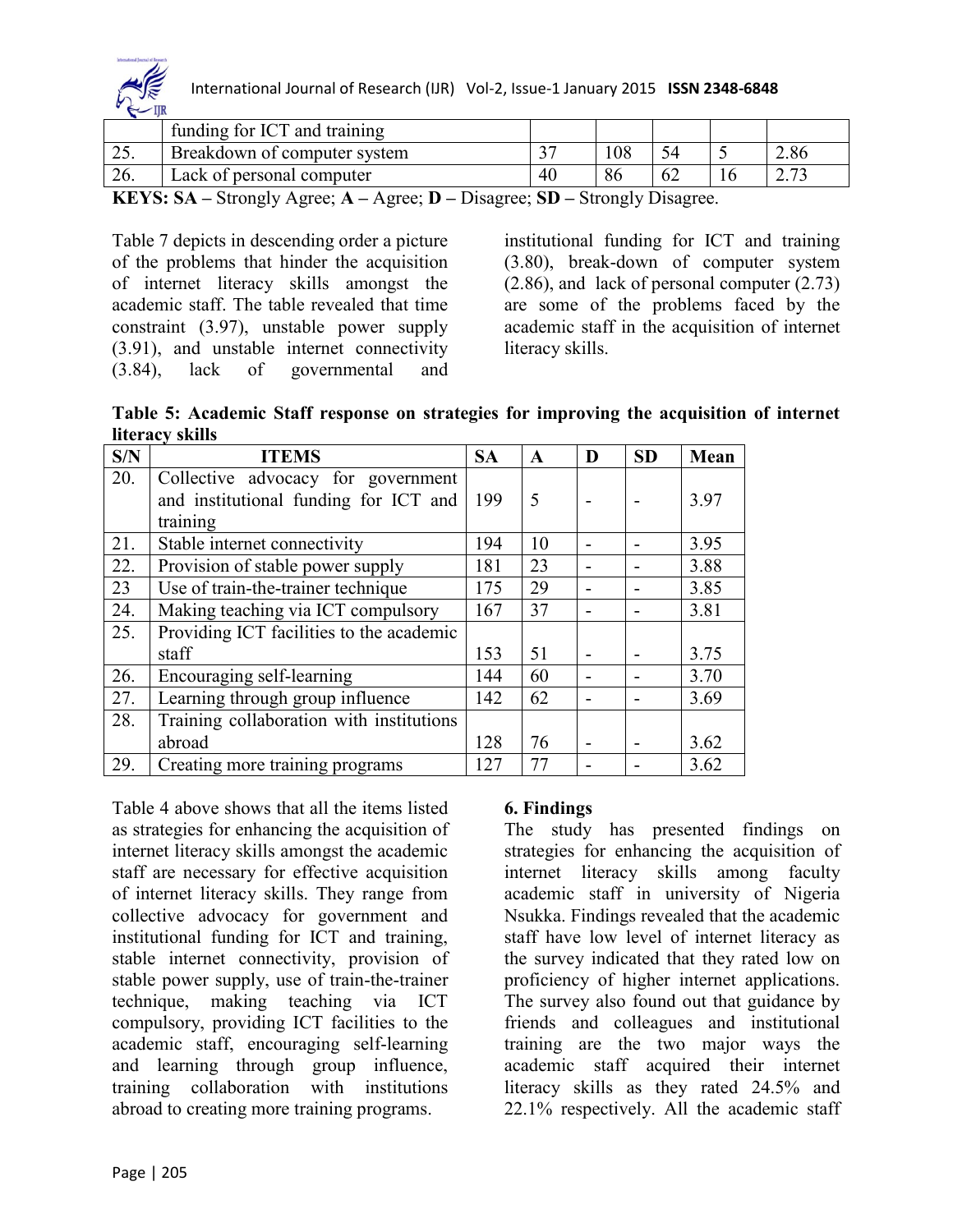



responded in affirmation to the problems that affect acquisition of internet literacy skills. Majority said that unstable power supply, unstable internet connectivity and time constraints are the problems that hinder the acquisition of these skills. With regards to strategies for enhancing internet literacy skills, it was found that collective advocacy for government and institutional funding for ICT and training, stable internet connectivity, provision of stable power supply, use of train-the-trainer technique, making teaching via ICT compulsory, providing ICT facilities to the academic staff, encouraging self-learning and learning through group influence, training collaboration with institutions abroad and creating more training programs are some of the strategies for enhancing the acquisition of internet literacy

#### **7. Recommendations**

The following recommendations are made based on findings of this study to improve the situation.

- i. Government and other authorities should demonstrate political will towards internet culture by ensuring adequate funding of ICT projects in universities nationwide in order to actualize effective internet connectivity.
- ii. The training and re-training of the academic staff in internet literacy skills for teaching and research should be approached with greater zeal and commitment and the academic staff should be more conscious of the technological revolution around the world and try catching up with it.
- iii. There should be constant power supply in order to give a steady access to internet services thereby helping them to be more competent.

#### **8. Conclusion**

Internet has revolutionized the way we work, teach and learn today. Traditional literacy skills are no longer sufficient for those who wish to take advantage of the opportunities and avoid the pitfalls presented by the Internet. Indeed, lack of internet literacy skills is a deterrent to the academic staff to participate competitively especially in this information age. Hence, effort should be made towards implementing the strategies so given. The academic staff, the university management and stake holder must work in synergy in making sure that both technology and enabling environment are created for effective acquisition of internet literacy skills among the faculty academic staff.

#### **References**

Akrami, M. (2001), A survey of Mash'had food industry factories, Information needs and facilities. *Journal of Library and Information Science* 4(3), 3-33.

Benson, J and Reyman, J. (2009) Learning to write Publicly: Promises and Pitfalls of Using Weblogs in the Composition Classroom. Retrieved on  $25^{\text{th}}$  July, 2010 from

Bruce, C.S. (2002). *[Information](http://www.nclis.gov/libinter/infolitconf&meet/papers/bruce-fullpaper.pdf)  [literacy as a catalyst for educational](http://www.nclis.gov/libinter/infolitconf&meet/papers/bruce-fullpaper.pdf)  [change: a background paper.](http://www.nclis.gov/libinter/infolitconf&meet/papers/bruce-fullpaper.pdf)  [White Paper prepared for UNESCO,](http://www.nclis.gov/libinter/infolitconf&meet/papers/bruce-fullpaper.pdf)  [the U.S. National Commission on](http://www.nclis.gov/libinter/infolitconf&meet/papers/bruce-fullpaper.pdf)  [libraries and Information](http://www.nclis.gov/libinter/infolitconf&meet/papers/bruce-fullpaper.pdf)  [Science, and the National Forum on](http://www.nclis.gov/libinter/infolitconf&meet/papers/bruce-fullpaper.pdf)  [Information Literacy, or use at the](http://www.nclis.gov/libinter/infolitconf&meet/papers/bruce-fullpaper.pdf)*